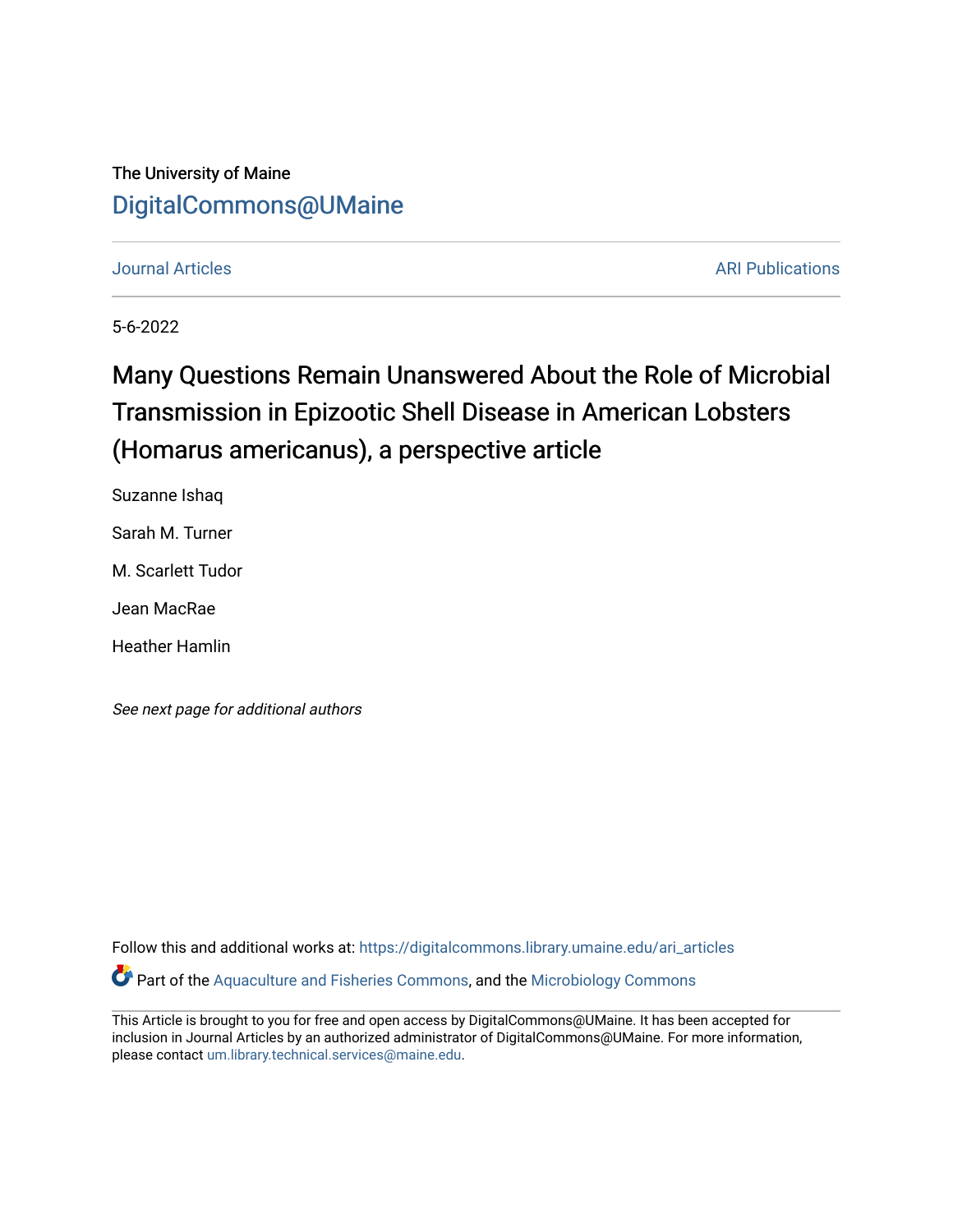## Authors

Suzanne Ishaq, Sarah M. Turner, M. Scarlett Tudor, Jean MacRae, Heather Hamlin, Joelle Kilchenmann, Grace Lee, and Deborah A. Bouchard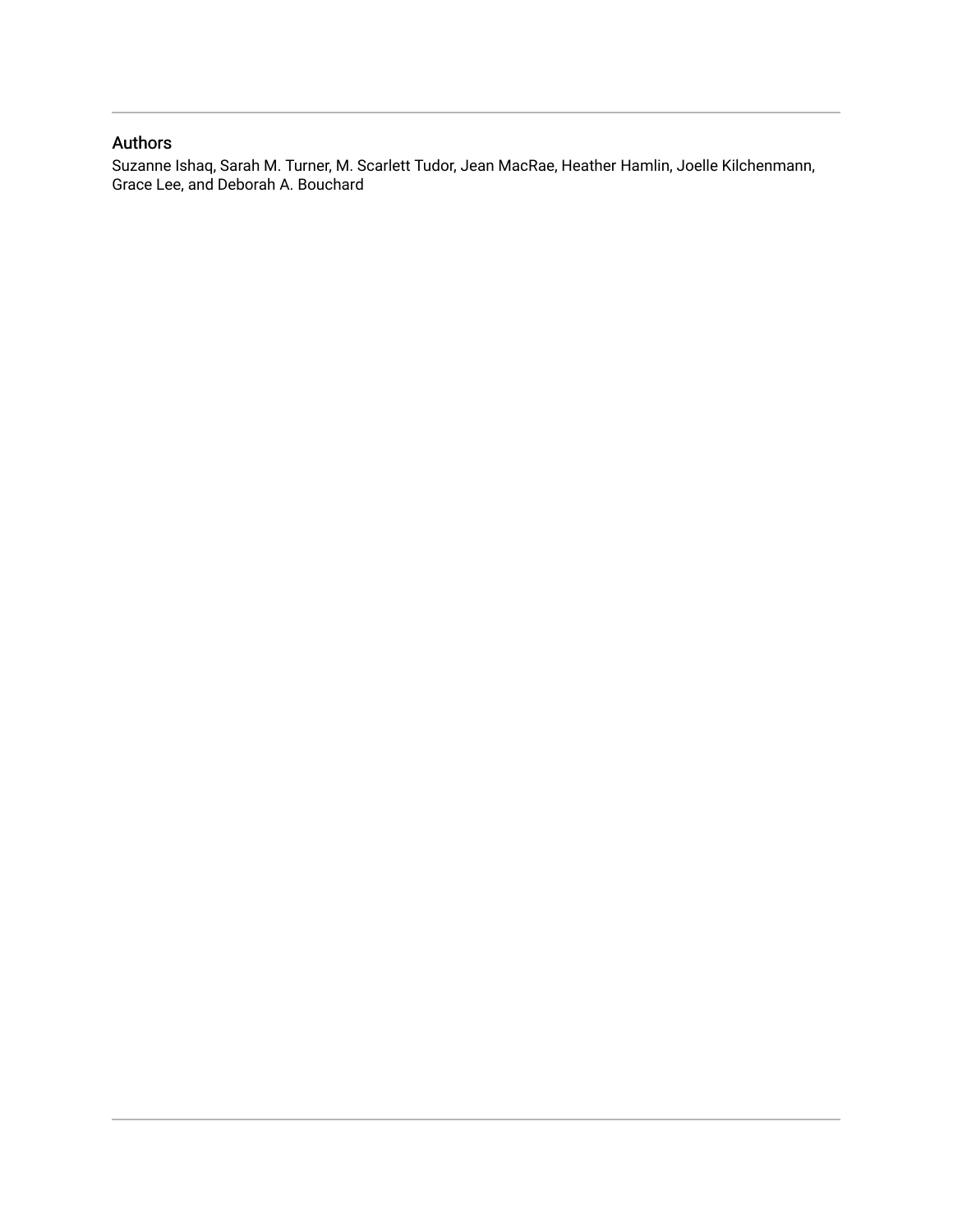

# [Many Questions Remain Unanswered](https://www.frontiersin.org/articles/10.3389/fmicb.2022.824950/full)  [About the Role of Microbial](https://www.frontiersin.org/articles/10.3389/fmicb.2022.824950/full)  [Transmission in Epizootic Shell](https://www.frontiersin.org/articles/10.3389/fmicb.2022.824950/full)  [Disease in American Lobsters](https://www.frontiersin.org/articles/10.3389/fmicb.2022.824950/full)  (*[Homarus americanus](https://www.frontiersin.org/articles/10.3389/fmicb.2022.824950/full)*)

Suzanne L. Ishaq<sup>1,2\*</sup>, Sarah M. Turner<sup>2,3</sup>, M. Scarlett Tudor<sup>2,3</sup>, Jean D. MacRae<sup>4</sup>, *Heather Hamlin2,5 , Joelle Kilchenmann5 , Grace Lee6 and Deborah Bouchard2,3*

*1School of Food and Agriculture, University of Maine, Orono, ME, United States, 2Aquaculture Research Institute, Orono, ME, United States, 3Cooperative Extension, University of Maine, Orono, ME, United States, 4Department of Civil and Environmental Engineering, University of Maine, Orono, ME, United States, 5School of Marine Sciences, University of Maine, Orono, ME, United States, 6Department of Neuroscience, Bowdoin College, Brunswick, ME, United States*

#### **OPEN ACCESS**

#### *Edited by:*

*Kyle Matthew Meyer, University of California, Berkeley, United States*

#### *Reviewed by:*

*Rodney Feldmann, Kent State University, United States Brady Keith Quinn, University of New Brunswick Saint John, Canada*

*\*Correspondence:* 

*Suzanne L. Ishaq [sue.ishaq@maine.edu](mailto:sue.ishaq@maine.edu)*

#### *Specialty section:*

*This article was submitted to Systems Microbiology, a section of the journal Frontiers in Microbiology*

*Received: 29 November 2021 Accepted: 01 April 2022 Published: 06 May 2022*

#### *Citation:*

*Ishaq SL, Turner SM, Tudor MS, MacRae JD, Hamlin H, Kilchenmann J, Lee G and Bouchard D (2022) Many Questions Remain Unanswered About the Role of Microbial Transmission in Epizootic Shell Disease in American Lobsters (Homarus americanus). Front. Microbiol. 13:824950. [doi: 10.3389/fmicb.2022.824950](https://doi.org/10.3389/fmicb.2022.824950)* Despite decades of research on lobster species' biology, ecology, and microbiology, there are still unresolved questions about the microbial communities which associate in or on lobsters under healthy or diseased states, microbial acquisition, as well as microbial transmission between lobsters and between lobsters and their environment. There is an untapped opportunity for metagenomics, metatranscriptomics, and metabolomics to be added to the existing wealth of knowledge to more precisely track disease transmission, etiology, and host-microbe dynamics. Moreover, we need to gain this knowledge of wild lobster microbiomes before climate change alters environmental and host-microbial communities more than it likely already has, throwing a socioeconomically critical industry into disarray. As with so many animal species, the effects of climate change often manifest as changes in movement, and in this perspective piece, we consider the movement of the American lobster (*Homarus americanus*), Atlantic Ocean currents, and the microorganisms associated with either.

Keywords: microbial community assembly, environmental microbiome, epizootic shell disease, shell associated community, Atlantic Ocean microbiome

#### INTRODUCTION

The American lobster, *Homarus americanus* (family Nephropidae), is an iconic and delicious (authors, personal communications) marine crustacean found along coastal waters in the Northwestern Atlantic Ocean, from latitude ~56° N, present day Labrador Peninsula in Canada, down to latitude  $\sim$ 34 $\textdegree$  N, present day North Carolina, in the United States. Lobsters have a hard carapace, which they molt regularly to grow, and large but unequally sized front claws used for feeding and defense ([Aiken, 1980](#page-7-0)). While not all lobster species have been extensively studied, generally, lobsters are mid-trophic level community members, who transfer energy from primary producers further up the food chain [\(Radhakrishnan et al., 2019\)](#page-9-0). In addition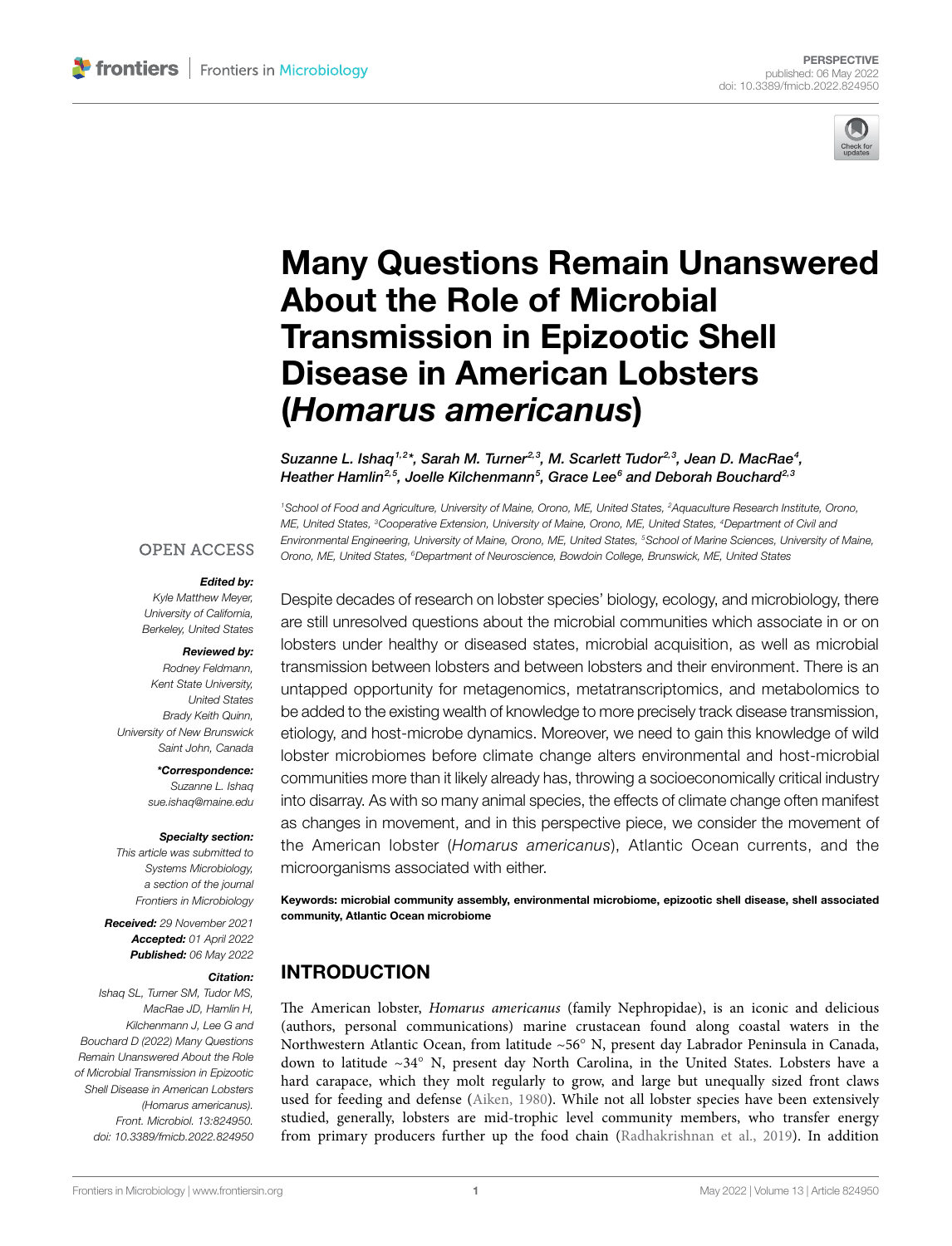to exhibiting some grazing of algae and plants and predation on various bivalves and crustaceans, lobsters primarily scavenge detritus and turn over decaying material in the ecosystem ([Radhakrishnan et al., 2019\)](#page-9-0). In the past few decades, increasingly prevalent infectious disease, a slow northward migration, and stress from warming or acidifying waters have piqued research interests, and a significant amount of research on lobster biology and ecology has been accomplished.

Marine ecosystems are an untapped opportunity for metagenomics, metatranscriptomics, and metabolomics to increase our knowledge of ocean and lobster-associated microbiomes—the collective genomes of the bacteria, fungi, archaea, protozoa, and viruses in a community. For example, phages are known to infect and destroy large numbers of marine microorganisms in very short periods of time, effectively remodeling the microbial ecosystem [\(Breitbart et al., 2018](#page-8-0)). Further, horizontal gene transfer, whether mediated by phage infection or otherwise, is extremely common in hosts [\(Degnan,](#page-8-1)  [2014\)](#page-8-1) and marine systems ([Nakamura, 2019\)](#page-9-1). Metagenomics and whole-genome sequencing would allow for greater resolution of genomic data and the ability to better identify microbial individuals. Coupled with time-resolved sampling, this would allow for better tracking of individual microbiota over time and space. Changing environmental conditions are known to rapidly effect changes in microbial gene expression, and plasticity in biochemical substrates allows the same microbial individual to act very differently. Here, we consider the microbiological, biological, ecological, social, and economical impacts of the movement of lobsters, ocean currents, and the microorganisms associated with either.

#### Slowly but Steadily, Lobsters Are Migrating Northward

Perhaps the most apparent change in movement is that of animal habitat. Lobsters prefer colder waters and become physiologically stressed after extended periods in waters warmer than 22°C. In the past several decades, densities have dramatically declined in coastal waters which have warmed, as lobster populations slowly migrate north at a rate of ~43 miles per decade ([Pinsky et al., 2013](#page-9-2)). While the Gulf of Maine has seen a recent lobster population boom, attributed to this range shift, Gulf waters are also warming quickly and populations are expected to continue to march northward. Meanwhile, warming temperatures are altering animal health, lobster-associated microbial communities, and ocean microbial communities, further mechanisms for destabilizing the population.

American lobsters have long been part of the diet and livelihood of coastal communities, beginning with historical accounts through present day, including Beothuk, Eastern Abenaki, Mi'kmaq, Passamaquoddy, and Wampanoag peoples [\[The Centre for](#page-9-3)  [Indigenous Peoples' Nutrition and Environment \(CINE\), 2017](#page-9-3)], as well as peoples in New England and Mid-Atlantic U.S., and the eastern maritime provinces of Canada. Currently, lobster catch, or landings, measures from ~10 million pounds per year in southern New England to ~140 million pounds per year from

the Gulf of Maine, representing 79% of the total value caught by Maine fishermen [\(Atlantic States Marine Fisheries Commission,](#page-7-1)  [2021](#page-7-1); [Department of Marine Resources, 2021](#page-8-2)) where the industry generates around half a billion dollars annually [\(Commercial](#page-8-3)  [Fishing Historical Landings Data, 2020](#page-8-3)). The lobster industry in Canada generates nearly 1 billion dollars annually [\(Government](#page-8-4)  [of Canada, Fisheries and Oceans Statistical Services, 2021](#page-8-4)). Intraindustry relations between indigenous and non-indigenous Canadian fishermen as well as negotiations between Maine fishermen and both marine mammal conservation groups and offshore energy producers have often turned contentious, illustrating how vital the lobster industry is along the eastern seaboard. The lucrative nature of the current market, combined with high barriers to entry, ongoing territorial disputes, and conflicts with state and federal policy makers have led to prolonged regulatory and social battles in many coastal areas [\(Levinson-King, 2020\)](#page-8-5). In recent decades, a myriad of reasons, including overfishing of other lucrative species and climate change driven population shifts, have led to the siloing of Maine's lobster fishers, with many families and communities depending primarily on lobster for income [\(Steneck et al., 2011;](#page-9-4) [Stoll et al., 2016](#page-9-5)). In Southern New England, where lobster abundance declined by around 70% in recent years, state managers suggested a complete closure of the fishery ([Steneck](#page-9-4)  [et al., 2011](#page-9-4)). In Maine, where rural communities tie their cultural identity to the lobster fishery and have little flexibility to pursue other opportunities ([Stoll et al., 2016](#page-9-5)), a similar collapse of the industry would have significant and widespread social and economic impacts, in addition to the ecological impacts.

#### Epizootic Shell Disease Is More Prevalent Over Time and With Increased Temperature

Considering emerging diseases, epizootic shell disease (ESD) has been particularly perplexing since it was first observed in *H. americanus* in the mid-1990s and has dramatically increased in prevalence along U.S. coastal waters [\(Castro et al., 2012\)](#page-8-6). Shell diseases in crustaceans are common, generally cause softening or pitting of the shell, and depending on the disease, have microbial or environmental causes [\(Tlusty et al., 2007;](#page-9-6) [Sweet and Bateman,](#page-9-7)  [2015](#page-9-7)) In ESD, shell degradation can lead to lesions with polymicrobial communities present but it does not spread to internal tissues [\(Watson, 2005\)](#page-9-8). Research studies have linked ESD to disease-associated mortality [\(Hoenig et al., 2017;](#page-8-7) [Groner et al.,](#page-8-8)  [2018\)](#page-8-8), but it remains to be determined if ESD microbial communities are the direct cause of mortality or if shell degradation increases the susceptibility of the animal to other infections, predation, and/or physical damage. Chitinolytic bacteria were originally suspected of degrading shells, and though present and active on shells, microbial chitinase enzymes are not as active on shells as microbial proteolytic and cellulolytic enzymes [\(Bell et al., 2012\)](#page-8-9). Disease diagnosis is difficult prior to the development of physical signs of disease, and many potential bacterial pathogens have been identified ubiquitously on apparently healthy lobsters, (e.g., [Meres, 2016;](#page-9-9) [Bouchard, 2018](#page-8-10); [Ishaq et al., 2021a\)](#page-8-11) or in marine environments [\(Watson, 2005](#page-9-8)). A study used amplicon sequencing and did not find putative ESD pathogens to also exist in tank biofilms and that putative pathogens may be associated with more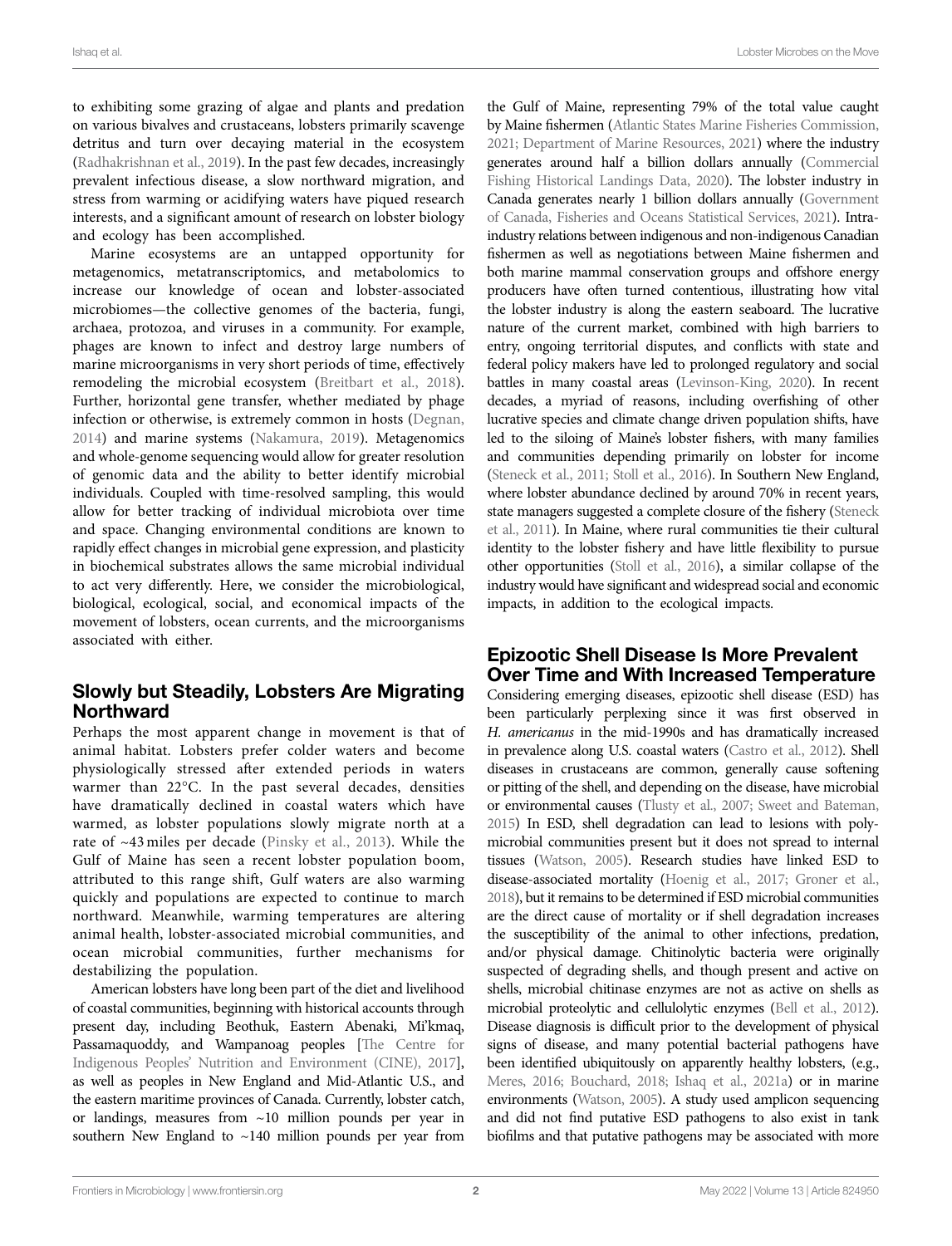Ishaq et al. Lobster Microbes on the Move

disease symptoms but not disease onset ([Whitten et al., 2014](#page-9-10)). Rather than being associated with a different community, ESD is associated with having more bacterial growth present, as confirmed by scanning electron microscopy of shells [\(Tlusty et al., 2007](#page-9-6)).

In decades of research, the causative microbial or viral agent for ESD has not been identified, though many studies attempted to [Castro et al. \(2012\)](#page-8-6). Previous research has used several regions of the 16S rRNA gene to identify bacterial species using denaturing gradient gels (e.g., [Chistoserdov et al., 2012;](#page-8-12) [Quinn et al., 2013](#page-9-11)) or communities using amplicon sequencing (e.g., [Whitten et al.,](#page-9-10)  [2014](#page-9-10); [Meres, 2016;](#page-9-9) [Reardon et al., 2018\)](#page-9-12), and one study used amplicon sequencing on the 18S rRNA gene to identify eukaryotes associated with ESD [\(Quinn et al., 2009](#page-9-13)). One study using denaturing gradient gels also used infection models under experimental conditions to determine if putative infectious bacteria might be causative agents [\(Quinn et al., 2012](#page-9-14)). To our knowledge, no study has explored the microbial community using shotgun sequencing metagenomics techniques to identify microbial genomes of any bacteria, fungi, archaea, protozoan, or virus present or using shotgun sequencing metatranscriptomics to identify active gene transcriptions from microorganisms present, from healthy and diseased shells to investigate those functional changes.

Further, lobsters do not respond to ESD as they respond to typical bacterial infections, although there are some gene expression changes in ESD lobsters which indicate less growth and more innate immune activity [\(Tarrant et al., 2010\)](#page-9-15). *In vitro* antimicrobial activity of hemolymph collected from lobsters was not higher in ESD lobsters compared to healthy controls ([Bouchard, 2018](#page-8-10)) and was lower in both ESD and healthy lobster hemolymph compared to hemolymph spiked with the bacteria *Escherichia coli* as a positive control ([Bouchard, 2018](#page-8-10)). Assuming that the lack of response is because the ESD-associated microbial community is recognized by the lobster as commensal, this lends weight to the theory that shell microbial community taxonomic structure is not changed, only microbial function is. The immune response dynamic was suppressed when hemolymph was collected from ESD lobsters that had been housed in warmer waters; *in vitro* antimicrobial activity was lowest in those kept in the warmest waters compared to medium or low temperatures ([Dove](#page-8-13)  [et al., 2005](#page-8-13); [Bouchard, 2018](#page-8-10)). ESD progression is faster in lobsters housed under warmer temperatures for prolonged periods [\(Barris](#page-7-2)  [et al., 2018\)](#page-7-2) and, regardless of when or where the study took place, ESD is more prevalent in ocean waters which are routinely above 22°C [\(Glenn and Pugh, 2006](#page-8-14); [Tanaka et al., 2017](#page-9-16); [Groner](#page-8-8)  [et al., 2018](#page-8-8)). Studies that use higher resolution of spatial patterns of ESD prevalence and environmental conditions support the importance of water temperature, as ESD can be found even in areas of otherwise optimal lobster habitat ([Tanaka et al., 2017](#page-9-16)).

#### INTERACTIONS OF MOVEMENT, MOLTING BEHAVIOR, AND **TEMPERATURE**

Disease transmission dynamics of ESD have not been elucidated, and while the general consensus is that ESD is

not transmitted from one animal to the next under laboratory conditions, this appears to be based on one note in a conference proceeding ([Duboise and Moulton, 2005\)](#page-8-15). This consensus is further tempered as most aquaculture-based lobsters are housed individually to prevent antagonism or cannibalism, which would preclude horizontal transmission of bacteria *via* direct contact, as well as *via* water if there is only one lobster per tank. Multiple lobsters may be housed per tank and separated by divider screens which allow water flow, which would theoretically spread the infection if it were simply a factor of localized exposure to certain microorganisms. There is also a general consensus that it is too difficult for tank systems to replicate the complex factors which would contribute to disease transmission in the wild. Further, because tank systems regularly filter water, possible causative agents could be removed from the tank system over time. In a study of wild-caught lobsters which were group housed but individually separated by mesh screens which allowed water flow, ESD signs did not worsen over time in most lobsters nor did they appear on apparently healthy lobsters after being co-housed with ESD-affected lobsters for over a year [\(Bouchard, 2018](#page-8-10)).

In wild populations along the United States coast, daily lobster movement has not been documented to be a factor in spread of disease [\(Watson, 2005](#page-9-8)), as even very mobile lobsters tend to have localized ranges ([Watson, 2005](#page-9-8); [Scopel](#page-9-17)  [et al., 2009\)](#page-9-17), and migration from deeper, cooler water to shallower, warmer water, and back was not associated with the spread of ESD ([Watson, 2005](#page-9-8)). Those lobsters which migrate long distances appear to move further south and tend toward shallower waters on the move [\(Watson, 2005\)](#page-9-8), contrary to the hypothesis that diseased lobsters would seek cooler waters in which to recuperate. However, movement of lobsters and disease transmission may be more of a problem in other locations: lobsters along the Canadian coast have been documented to move farther ([Campbell, 1986;](#page-8-16) [Morse et al., 2018](#page-9-18)), and American lobsters were released in the late 1990s and became invasive around Scandinavia and Britain where they pose various risks to European lobsters, *Homarus gammarus* ([Whitten et al., 2014](#page-9-10)).

Lobsters molt regularly to shed their outer carapace and grow a new, larger shell. Molting frequency is somewhat seasonal based on food availability and ocean temperatures, and typically takes place during summer (June to August) and again in fall (September to October). The molt itself leaves lobsters vulnerable to environmental conditions and may result in subsequent disease signs ([Aiken, 1980](#page-7-0); [Howell et al., 2005](#page-8-17); [Groner et al.,](#page-8-8)  [2018\)](#page-8-8). If conditions are not favorable, or if a female is egg-bearing, the time between moltings will be prolonged. Taking longer to molt can increase ESD progression ([Groner et al., 2018](#page-8-8)). Warmer temperature can induce molting earlier in spring [\(Groner et al., 2018](#page-8-8)), and molting out of sync with typical seasonal conditions can increase the risk of ESD if summer temperatures were hotter or prolonged ([Groner et al., 2018](#page-8-8)). In wild and cultured lobsters, molting can reduce or remove signs of ESD entirely; however, if the outer carapace and deeper layers have been damaged, the new shell may show scarring or deformities [\(Stevens, 2009](#page-9-19)), which if severe enough can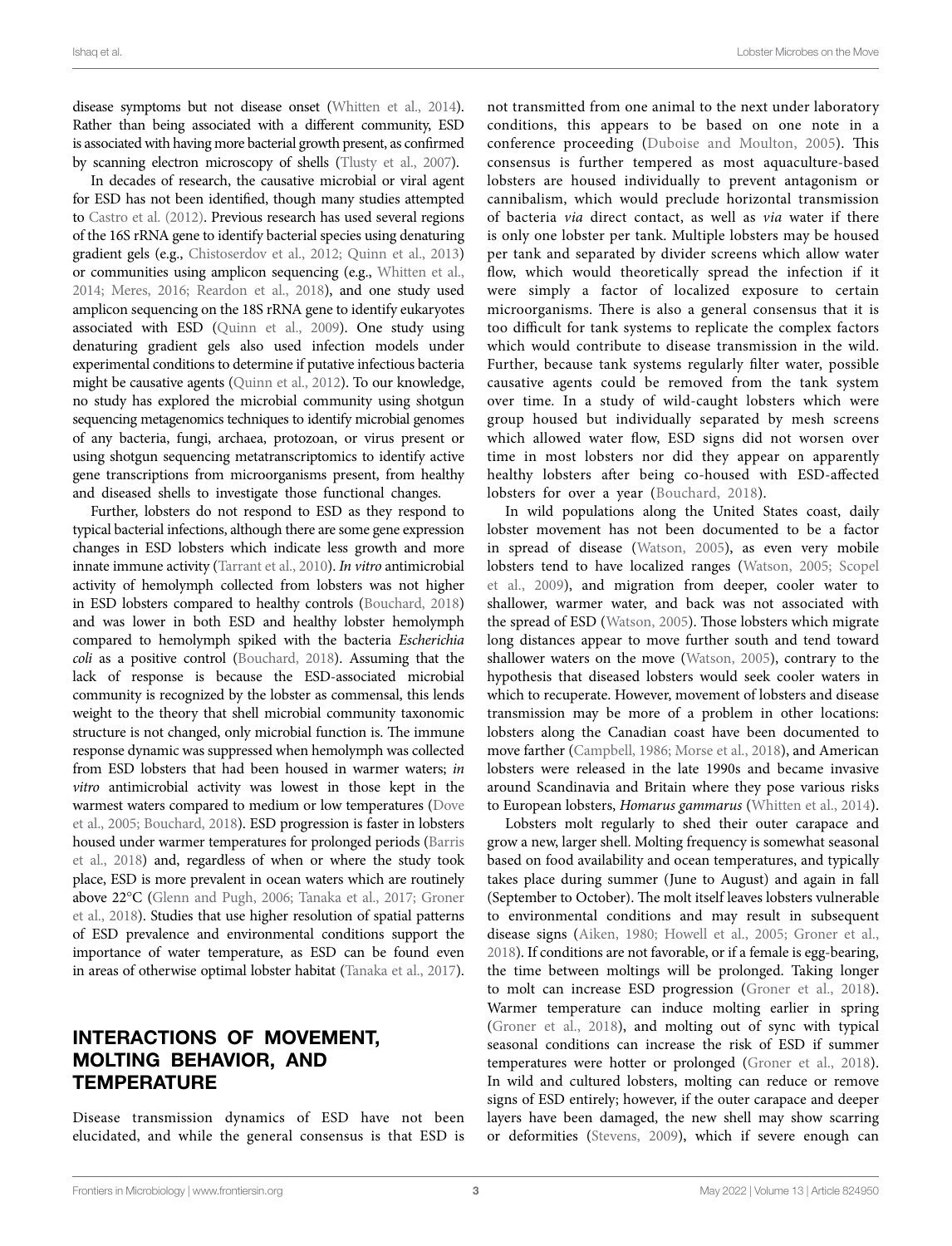prevent detachment of the old carapace. It is often in the process of molt that lobsters die from ESD-related issues.

There is another hypothetical mechanism for horizontal transmission which previous research has considered. Lobsters can be cannibalistic or in the process of molt, lobsters may consume shed carapaces ([Aiken, 1980\)](#page-7-0), including the associated microbial community, although uneaten molted shells are removed from aquaculture systems to prevent fouling tank water. Consuming a molted shell that contains potentially pathogenic microorganisms raises several questions. If ESD were caused by infectious or toxin-producing microorganisms, would consuming a carapace and associated microbial community be linked to morbidity and mortality in lobsters, as those hypothetical pathogens wreaked havoc internally? Various studies refute this possible mechanism, discussed in [Tlusty et al. \(2007\)](#page-9-6). There is evidence that healthy Caribbean spiny lobsters (*Panulirus argus*) will avoid other spiny lobsters that are infected with a virus [\(Behringer et al., 2006\)](#page-7-3), although *Homarus americanus* females do not avoid ESD-positive males in laboratory settings based on olfactory cues in the water (Rycroft et al., 2012).

## WARMER WATER COULD ALTER HOW AND WHICH MICROORGANISMS ARE CARRIED BY OCEAN CURRENTS

Ocean microbial communities are diverse and dynamic, and coastal anthropogenic activities can alter the microorganisms present, nutrient cycling, and other ecological processes [\(Stewart](#page-9-21)  [et al., 2008](#page-9-21); [Nogales et al., 2011\)](#page-9-22), as well as induce antimicrobial resistance ([Chen et al., 2019\)](#page-8-18). Ocean currents are known to curate marine microbial communities by geographic location ([Cavicchioli, 2015\)](#page-8-19) and depth ([Zinger et al., 2011\)](#page-9-23). Ocean currents were also implicated as driving the bacterial community assembled on the shell of topshell sea snails, *Phorcus sauciatus*, found in coastal Northeastern Atlantic Ocean waters around Europe and the Mediterranean [\(Sousa et al., 2021\)](#page-9-24). Not only are currents transporting microbial communities, but the varying environmental conditions along the way may alter the microorganisms, including making them tolerant to higher temperatures ([Doblin and van Sebille, 2016](#page-8-20)).

Air currents, too, transport bacterial and fungal communities which are assembled from land, water, or urban environments where the clouds were formed ([Amato et al., 2017\)](#page-7-4). Combined with local weather, aerosolized microorganisms contribute to disease outbreaks when environmental conditions cause animal and human hosts to be more susceptible to infection or to microbial transmission (e.g., coughing more during dust storms; [Griffin, 2007](#page-8-21)). It is feasible that microbial transmission along air or water currents could contribute to removing, adding, or circulating disruptive microorganisms in coastal waters which affects lobsters. For example, land-sourced microbial communities which are transported in air [\(Mayol et al., 2017\)](#page-8-22) or water runoff [\(Adyasari et al., 2020](#page-7-5)) change the microbial communities found in coastal ocean waters, and this could have a protracted effect in summer when water circulates more slowly. During the summer, the Gulf Stream slows along eastern North America as warming land temperatures alter winds and push them *across* coastal water currents on an east–west axis, rather than with water currents on a northward path (Roarty et al., 2020). Around Cape Cod, summer winds contribute to a recirculating eddy in Massachusetts Bay which does not mix with deeper water nearly as much as it does in winter [\(Robinson, 2005](#page-9-26)).

While the hypothesis of currents and ESD transmission was discussed in a regional conference panel [\(Robinson, 2005](#page-9-26)), and air and water currents have been extensively studied in coastal waters in this region, including for lobster larval dispersal, this has never been evaluated for currents and ESD *via* water or vectored by larvae. If climate change and/or disease affects lobster populations in warmer waters, will microbial dispersal along ocean currents bring disease from southern to northern lobster populations even before temperatures rise there? Ocean currents have been implicated in the rapid and far-reaching spread of infectious disease in marine animals ([McCallum](#page-9-27)  [et al., 2003\)](#page-9-27), including in corals [\(Dobbelaere et al., 2020](#page-8-23)), starfish ([Aalto et al., 2020](#page-7-6)), and fish ([Stene et al., 2014](#page-9-28); [Alaliyat](#page-7-7)  [et al., 2019\)](#page-7-7), using agent-based, environmental-based, and combination modeling of empirical infection data. While not yet implicated in lobster shell diseases, there is a plausible scenario in which ocean currents flowing from southern New England, where disease is more prevalent ([Glenn and Pugh,](#page-8-14)  [2006;](#page-8-14) [Tanaka et al., 2017](#page-9-16)) and warmer temperatures select hardier microorganisms ([Mayers et al., 2016\)](#page-8-24), bring taxonomically similar but functionally different microorganisms further north. Or, phage dispersal along currents could induce horizontal gene transfer and a change of activity in existing host-associated microorganisms ([Degnan, 2014](#page-8-1)). Even if those microbial or viral travelers are not infectious, *per se*, those microorganisms would still be in a geographic position to take advantage of altered lobster homeostasis due to warming waters or thinner shells caused by increasing acidity.

Warming and acidifying ocean waters work independently, and conjunctively, to weaken lobster immune and physical defenses (e.g., shell quality) and make them more susceptible to infectious disease [\(Harrington et al., 2020\)](#page-8-25). While host susceptibility does play a small role in ESD, published studies suggest it has more to do with structural capacity of the shell than a weakened immune response or other symptoms associated with heat stress in terrestrial animals, e.g., "leaky gut" [\(Tlusty](#page-9-6)  [et al., 2007](#page-9-6)).

Separate from environmental conditions and host susceptibility is the capacity for microbes to colonize hosts and transfer between them, which could temper disease transmission. In an elegantly simple microbial transmission model, a bacterium was inoculated into germ-free zebrafish (*Danio rerio*) to track immigration and emigration through an animal population. *Aeromonas veronii* was isolated from the gastrointestinal tract of conventional zebrafish with typical microbiota, and colony lines created in which the same bacteria were added to a new germ-free fish colony, re-isolated, and added to new fish for a total of 22 passages. As compared to the ancestral bacterial lines, these replicate lines were more "fish-associated" and were able to colonize more fish in a given period of time, as well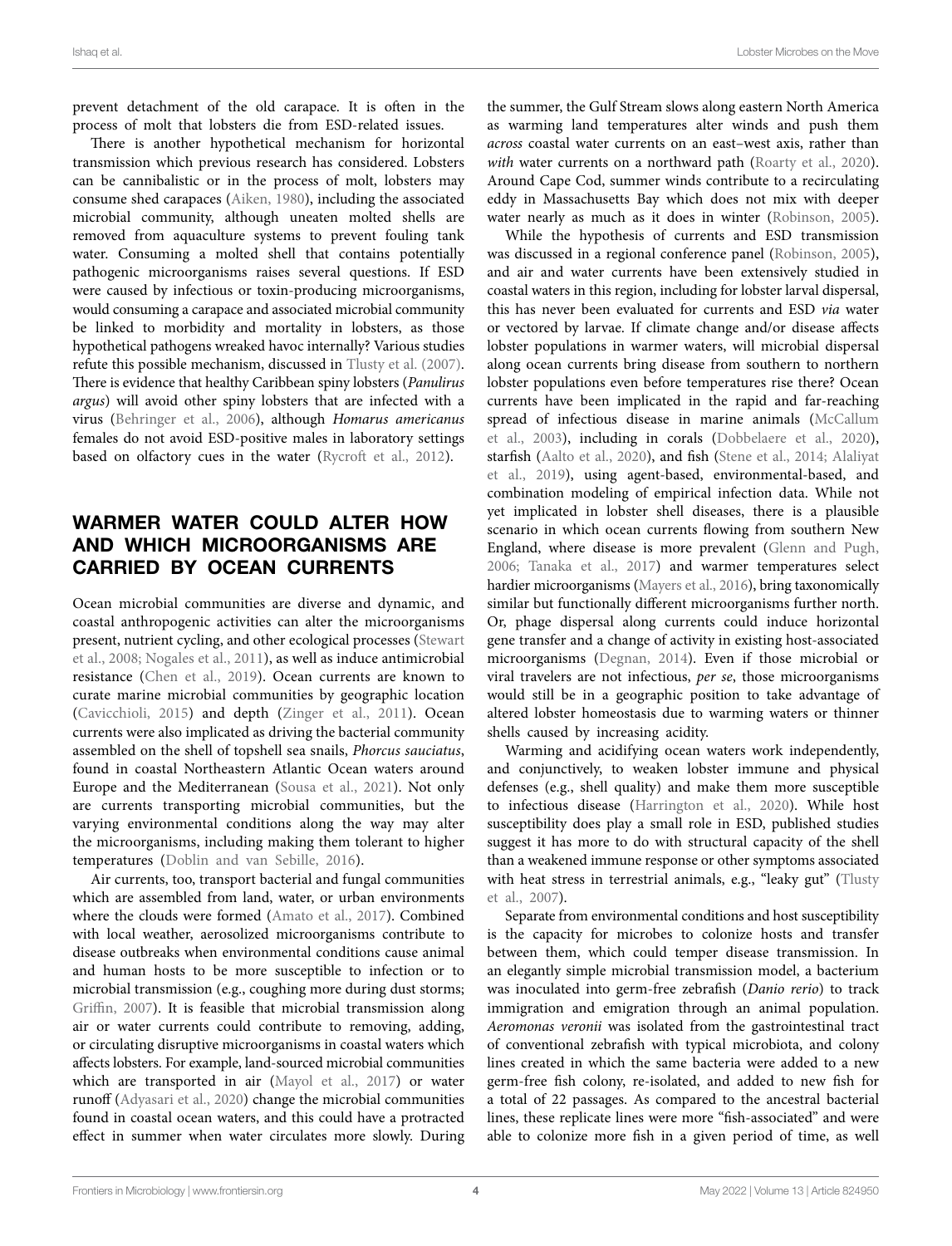as cultivate larger cell counts in those fish they colonized ([Robinson et al., 2018\)](#page-9-29). Robinson et al. made use of a modified *A. veronii* with increased capacity for genetic mutation, to better study adaptation to a host. However, given enough time and the right environmental conditions, it is likely that other microorganisms could become better at colonizing animals in aquaculture systems.

In the case of ESD, in which it appears that the same bacteria are present but forming larger and more complex biofilms, the assembly, and succession of that shell biofilm community over time is likely to affect transmission dynamics. Further, water temperatures affect biofilm formation and dynamics, and so do pollution and nutrients in water runoff that finds its way into coastal waters—even if the pollution itself is not affecting lobsters directly. For example, *Aquimarina* and *Thalassobius* species of bacteria have long been posited to be involved with ESD lesions ([Chistoserdov et al., 2012](#page-8-12)). Both were found to be part of biofilms associated with plastic waste after incubation in sea water for 40days, though both were rare until after a further 94-day incubation [\(Jacquin et al.,](#page-8-26)  [2021](#page-8-26)), implying they might join biofilms after initial colonizations.

## MARINE AND AQUACULTURE ENVIRONMENTS FOSTER DIFFERENT DYNAMICS AFFECTING MICROBIAL **TRANSMISSION**

Marine and aquaculture environments offer contrasts in their dynamics which likely generate distinct mechanisms of selection for host disease resistance or susceptibility, for microbial transmission, and for pathogen virulence or symbiosis. Marine environments have wildly diverse microbial communities which turn over quickly and dramatically with phage infection [\(Breitbart](#page-8-0)  [et al., 2018](#page-8-0)), weather patterns [\(Angly et al., 2016\)](#page-7-8), or human settlement pollution (Nogales et al., 2011; Chen et al., 2019). Marine environments are likely to select for traits which favor microbial transmission between different animal hosts, as well as for long-term survival in the water when moving between hosts [\(Rebollar et al., 2016](#page-9-30)). Host-associated and free-living *Aquimarina* species were not demonstrated to have different biochemical capacities, although species varied widely in their abilities to be commensal or pathogenic (Silva et al., 2019). Silva et al. further noted that while many host-associated microbial strains have reduced genome sizes compared to their free-living, wild-type counterparts, *Aquimarina* did not differ in genome size by isolation source and that it had a larger genome than most known marine isolates. This could imply that *Aquimarina* are particularly adept at switching from hostto environmental-associated as needed.

Aquaculture facilities may select for host-species specificity in enclosed production systems, in which the only hosts available are from a single species and most likely at the same lifestage. Aquaculture production, like any selective practice, has the potential to increase or decrease microbial virulence, discussed in [Kennedy et al. \(2016\)](#page-8-27). Aquaculture systems can be static

and refreshed, flow through with no recirculation (one-time pass through), or recirculating with mechanical and biofiltration. All aquaculture facilities present surfaces on which microbial biofilms might accumulate [\(de Carvalho, 2018](#page-8-28)). Over time, even with regular draining and cleaning, microbial inhabitants may increase their ability to attach to surfaces, produce exopolysaccharides and other film materials, and remain in the system. Even if these biofilm-formers are not infectious, an abundance of microbial biofilms can still generate toxins or other compounds which affect host health. For example, microbial biofilms can alter the chemistry of surfaces and prevent shellfish larvae from settling and continuing their development (Qian et al., 2007). While lobster larvae do not attach upon settlement, biofilms on surfaces can affect the hospitality of their local environment. Biofilms also generate planktonic microbial cells which may be ingested or come into contact with animals. Poly-microbial biofilms can offer longterm protection and safe harbor for infectious microorganisms, which may then be released into the tank system to cause sporadic outbreaks (Levipan et al., 2020). However, previous studies which track bacterial communities in tanks and lobsters have not demonstrated much correlation between bacterial concentration and health in spiny lobster phyllosoma (larvae; [Bourne et al., 2004](#page-8-30)), or American lobster adults [\(Bouchard, 2018\)](#page-8-10).

#### DISCUSSION: WHERE CAN AQUACULTURE DRAW LESSONS FROM?

Aquaculture systems can both simplify and complicate marine host microbiomes, as they contain a fraction of the biological diversity—not to mention typically offering a single and nearly static ecosystem—which dramatically reduces microbial diversity in water and animals. For example, preliminary data indicate that bacterial communities on lobster shells have dramatically more bacterial diversity when coming from ocean waters versus having spent several months in filtered-and -recirculated-water tank systems, even with light exposure and water temperatures which mimic seasonal variation (Ishaq et al., 2021a,[b](#page-8-31)). This effect can be beneficial for isolating and removing infectious disease from a population, especially if the causative agent is an obligate host-associated microorganism or virus.

However, this does not remove the possibility of infectious built-environment-associated microorganisms. Aquaculture systems are potentially open to similar problems faced by water management systems in human settlements: pipes and storage tanks can foster microbial communities ([Borella et al., 2004;](#page-8-32) [Douterelo et al., 2016](#page-8-33); [Ling et al., 2018](#page-8-34)), and surfaces could act as attachment points for biofilms—especially in pipes with valves or other connection points. No sterilization mechanism is completely effective forever, either, as evidenced by the selection of chlorine-tolerant microorganisms in disinfection systems for human settlement water treatment [\(Liu et al., 2018](#page-8-35)).

Nor does a depauperate tank microbial community allow animal hosts to accumulate a diverse host-associated community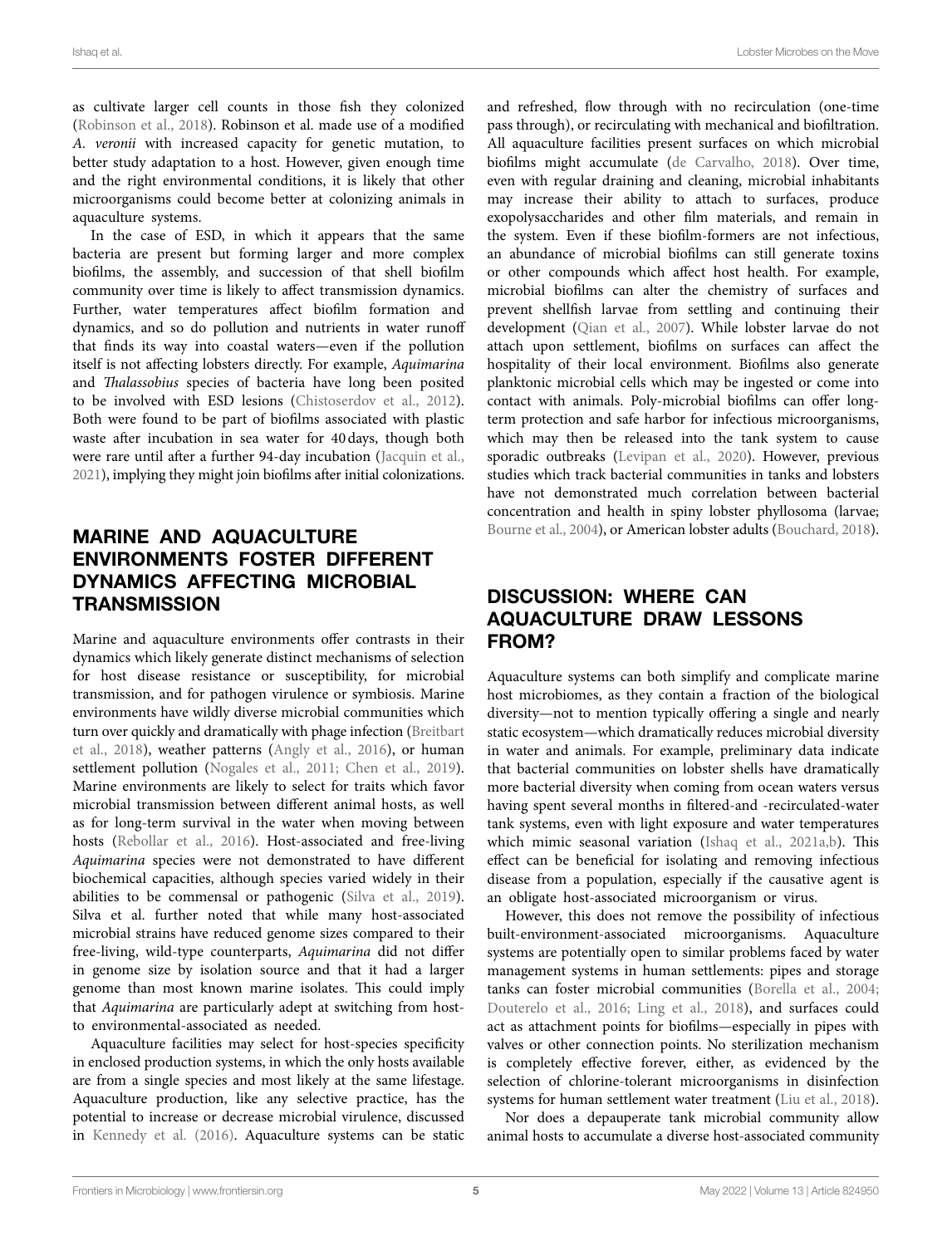which may protect them from infections. For example, laboratory mice in the same cage will transfer microorganisms through physical contact and grooming behaviors; transfer *via* air, cage surfaces, or other objects (i.e., fomites); and through feces as mice are coprophagic. If small groups of animals are left in the same cage under clean laboratory conditions, eventually their microbial communities will homogenize between individuals in each cage ([Hildebrand et al., 2013\)](#page-8-36). Over time, the cages act like islands, and without an influx of new microorganisms, the collective microbial community in the different cages will experience drift or random changes to the abundance of those remaining microorganisms [\(Nemergut et al., 2013](#page-9-33)). Yet, microbial transmission within a tank system does not appear to be spreading ESD among tank mates, even when lobsters showing ESD signs were grouped together which would theoretically increase negative microbial exposures ([Bouchard, 2018\)](#page-8-10).

Probiotics have been considered as a treatment or preventative for ESD ([Underwood, 2018](#page-9-34)), as many aquatic microorganisms and viruses are antagonistic toward other species. Probiotics might be effective as topical treatments for tank or shell bacteria; however, while a topical probiotic could hypothetically be effective, it would not be practical at a scale needed to make an appreciable difference in wild populations. Not only are aquaculture facilities lacking to house the number of diseased lobsters which are caught annually, but application as a topical treatment to diseased lobsters which are captured and released would be extremely labor intensive and creates the potential for ecological ramifications of the probiotic in the wild. Further, probiotics may not be effective if ESD is mediated by altered microbial activity of the typical shell microbiota. In that hypothetical scenario, then, a probiotic or even bacteriophage-based topical treatment would need to disrupt or remove the biofilm on shells to give lobsters time to heal and perhaps molt before reassembly. If molting times were predicted by geographic region and seasonal temperature fluctuations, this strategy could be implemented to time it with molting. Given the sheer number of lobsters which are captured each year, this would be a sizable and costly undertaking, but priority could be given to ovigerous females to maximize impact. Probiotics could also be implemented fairly easily in aquaculture systems, or in other short-term lobster holding tanks, though it may take weeks or months to

#### **REFERENCES**

- <span id="page-7-6"></span>Aalto, E. A., Lafferty, K. D., Sokolow, S. H., Grewelle, R. E., Ben-Horin, T., Boch, C. A., et al. (2020). Models with environmental drivers offer a plausible mechanism for the rapid spread of infectious disease outbreaks in marine organisms. *Sci. Rep.* 10:5975. doi: [10.1038/s41598-020-62118-4](https://doi.org/10.1038/s41598-020-62118-4)
- <span id="page-7-5"></span>Adyasari, D., Hassenrück, C., Montiel, D., and Dimova, N. (2020). Microbial community composition across a coastal hydrological system affected by submarine groundwater discharge (SGD). *PLoS One* 15:e0235235. doi: [10.1371/](https://doi.org/10.1371/journal.pone.0235235) [journal.pone.0235235](https://doi.org/10.1371/journal.pone.0235235)
- <span id="page-7-0"></span>Aiken, D. E. (1980). "Molting and growth," in *The Biology and Management of Lobsters*. eds. J. S. Cobb and B. F. Phillips (New York: Academic Press), 91–163.
- <span id="page-7-7"></span>Alaliyat, S., Yndestad, H., and Davidsen, P. I. (2019). An agent-based approach for predicting patterns of pathogen transmission between aquaculture sites in the Norwegian fjords. *Aquaculture* 505, 98–111. doi: [10.1016/j.](https://doi.org/10.1016/j.aquaculture.2019.02.044) [aquaculture.2019.02.044](https://doi.org/10.1016/j.aquaculture.2019.02.044)

see any improvement using microbial treatment alone. Tank environmental conditions could be manipulated subsequently to induce molting after receiving anti-biofilm treatments, but this alters the molting pace by a scale of weeks, not days.

Despite economically driven interest and decades of research on lobster biology, ecology, and microbiology, there are still unresolved questions about lobster microbial communities in general, and regarding ESD in particular. There is an untapped opportunity for metagenomics, transcriptomics, and metabolomics to be added to the existing wealth of knowledge, to more precisely track disease transmission, etiology, and host-microbe dynamics.

#### AUTHOR CONTRIBUTIONS

SI conceptualized and wrote this perspective. SI, ST, MT, JM, HH, JK, GL, and DB contributed to refining the scope and ideas, writing, and reviewing. All authors contributed to the article and approved the submitted version.

## FUNDING

This project was supported by the USDA National Institute of Food and Agriculture (Hatch project number ME0-22102, Ishaq) through the Maine Agricultural and Forest Experiment Station (publication number 3865).

#### ACKNOWLEDGMENTS

The authors are grateful to the previous efforts of those who enabled us to conduct lobster research which led to the development of these concepts. This includes the State of Maine Department of Marine Resources, Maine Lobster Research Education and Development (RED) board, University of Maine Aquatic Animal Health Laboratory Staff, Emily Thomas and Dawna Beane, as well as University of Maine undergraduate students Laurel Anderson, Emily Tarr, and Helen Reese.

- <span id="page-7-4"></span>Amato, P., Joly, M., Besaury, L., Oudart, A., Taib, N., Moné, A. I., et al. (2017). Active microorganisms thrive among extremely diverse communities in cloud water. *PLoS One* 12:e0182869. doi: [10.1371/journal.pone.0182869](https://doi.org/10.1371/journal.pone.0182869)
- <span id="page-7-8"></span>Angly, F. E., Heath, C., Morgan, T. C., Tonin, H., Rich, V., Schaffelke, B., et al. (2016). Marine microbial communities of the great barrier reef lagoon are influenced by riverine floodwaters and seasonal weather events. *PeerJ* 4:e1511. doi: [10.7717/peerj.1511](https://doi.org/10.7717/peerj.1511)
- <span id="page-7-1"></span>Atlantic States Marine Fisheries Commission (2021). American Lobster. Atlantic States Marine Fisheries Commission. Available at: [http://www.asmfc.org/](http://www.asmfc.org/species/american-lobster) [species/american-lobster](http://www.asmfc.org/species/american-lobster) (Accessed October 11, 2021).
- <span id="page-7-2"></span>Barris, B. N., Shields, J. D., Small, H. J., Huchin-Mian, J. P., O'Leary, P., Shawver, J. V., et al. (2018). Laboratory studies on the effect of temperature on epizootic shell disease in the American lobster, *Homarus americanus*. *Bull. Mar. Sci.* 94, 887–902. doi: [10.5343/bms.2017.1148](https://doi.org/10.5343/bms.2017.1148)
- <span id="page-7-3"></span>Behringer, D. C., Butler, M. J., and Shields, J. D. (2006). Avoidance of disease by social lobsters. *Nature* 441:421. doi: [10.1038/441421a](https://doi.org/10.1038/441421a)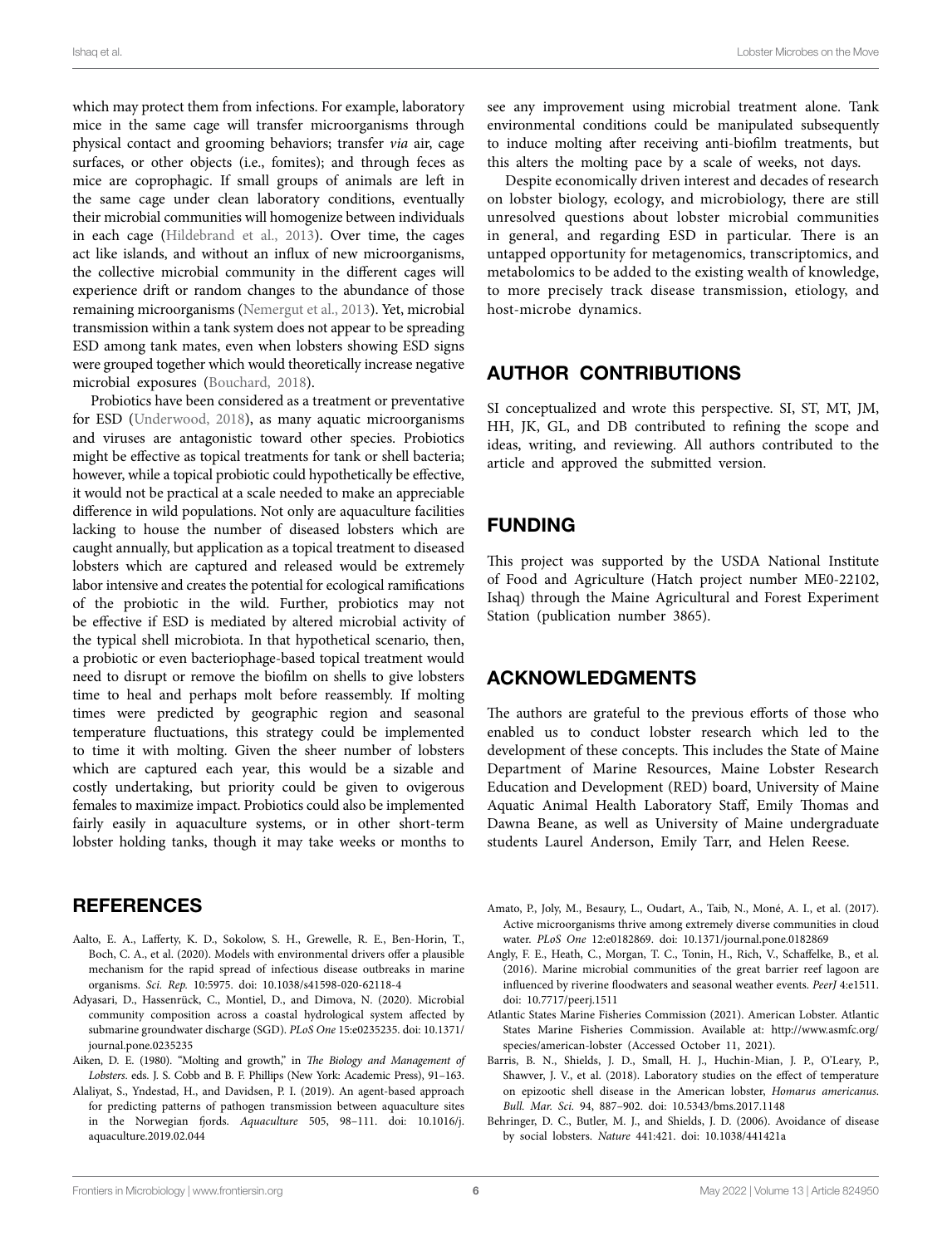- <span id="page-8-9"></span>Bell, S. L., Allam, B., McElroy, A., Dove, A., and Taylor, G. T. (2012). Investigation of epizootic shell disease in American lobsters (*Homarus americanus*) from Long Island sound: I. characterization of associated microbial communities. *J. Shellfish Res.* 31, 473–484. doi: [10.2983/035.031.0207](https://doi.org/10.2983/035.031.0207)
- <span id="page-8-32"></span>Borella, P., Montagna, M. T., Romano-Spica, V., Stampi, S., Stancanelli, G., Triassi, M., et al. (2004). *Legionella* infection risk from domestic hot water. *Emerg. Infect. Dis.* 10, 457–464. doi: [10.3201/eid1003.020707](https://doi.org/10.3201/eid1003.020707)
- <span id="page-8-10"></span>Bouchard, D. A. (2018). Investigating Present-day Health Issues of the American Lobster (*Homarus americanus*). Available at: [https://digitalcommons.library.](https://digitalcommons.library.umaine.edu/etd/2890/) [umaine.edu/etd/2890/](https://digitalcommons.library.umaine.edu/etd/2890/) (Accessed October 11, 2021).
- <span id="page-8-30"></span>Bourne, D. G., Young, N., Webster, N., Payne, M., Salmon, M., Demel, S., et al. (2004). Microbial community dynamics in a larval aquaculture system of the tropical rock lobster, *Panulirus ornatus*. *Aquaculture* 242, 31–51. doi: [10.1016/j.aquaculture.2004.08.047](https://doi.org/10.1016/j.aquaculture.2004.08.047)
- <span id="page-8-0"></span>Breitbart, M., Bonnain, C., Malki, K., and Sawaya, N. A. (2018). Phage puppet masters of the marine microbial realm. *Nat. Microbiol.* 3, 754–766. doi: [10.1038/s41564-018-0166-y](https://doi.org/10.1038/s41564-018-0166-y)
- <span id="page-8-16"></span>Campbell, A. (1986). Migratory movements of ovigerous lobsters, Homarus americanus, tagged off grand Manan, eastern Canada. *Can. J. Fish. Aquat. Sci.* 43, 2197–2205. doi: [10.1139/f86-269](https://doi.org/10.1139/f86-269)
- <span id="page-8-6"></span>Castro, K. M., Cobb, J. S., Gomez-Chiarri, M., and Tlusty, M. (2012). Epizootic shell disease in American lobsters *Homarus americanus* in southern New England: past, present and future. *Dis. Aquat. Org.* 100, 149–158. doi: [10.3354/](https://doi.org/10.3354/dao02507) [dao02507](https://doi.org/10.3354/dao02507)
- <span id="page-8-19"></span>Cavicchioli, R. (2015). Microbial ecology of Antarctic aquatic systems. *Nat. Rev. Microbiol.* 13, 691–706. doi: [10.1038/nrmicro3549](https://doi.org/10.1038/nrmicro3549)
- <span id="page-8-18"></span>Chen, J., McIlroy, S. E., Archana, A., Baker, D. M., and Panagiotou, G. (2019). A pollution gradient contributes to the taxonomic, functional, and resistome diversity of microbial communities in marine sediments. *Microbiome* 7, 104. doi: [10.1186/s40168-019-0714-6](https://doi.org/10.1186/s40168-019-0714-6)
- <span id="page-8-12"></span>Chistoserdov, A. Y., Quinn, R. A., Gubbala, S. L., and Smolowitz, R. (2012). Bacterial communities associated with lesions of Shell disease in the American lobster, *Homarus americanus* Milne-Edwards. *J. Shellfish Res.* 31, 449–462. doi: [10.2983/035.031.0205](https://doi.org/10.2983/035.031.0205)
- <span id="page-8-3"></span>Commercial Fishing Historical Landings Data (2020). Maine Department of Marine Resources. Available at: [https://www.maine.gov/dmr/commercial](https://www.maine.gov/dmr/commercial-fishing/landings/historical-data.html)[fishing/landings/historical-data.html](https://www.maine.gov/dmr/commercial-fishing/landings/historical-data.html) (Accessed October 11, 2021).
- <span id="page-8-28"></span>de Carvalho, C. C. C. R. (2018). Marine biofilms: a successful microbial strategy with economic implications. *Front. Mar. Sci.* 5:126. doi: [10.3389/fmars.2018.00126](https://doi.org/10.3389/fmars.2018.00126)
- <span id="page-8-1"></span>Degnan, S. M. (2014). Think laterally: horizontal gene transfer from symbiotic microbes may extend the phenotype of marine sessile hosts. *Front. Microbiol.* 5:638. doi: [10.3389/fmicb.2014.00638](https://doi.org/10.3389/fmicb.2014.00638)
- <span id="page-8-2"></span>Department of Marine Resources (2021). Commercial Fishing Historical Landings Data. The State of Maine. Available at: [https://www.maine.gov/dmr/commercial](https://www.maine.gov/dmr/commercial-fishing/landings/historical-data.html)[fishing/landings/historical-data.html](https://www.maine.gov/dmr/commercial-fishing/landings/historical-data.html) Accessed October 22, 2021.
- <span id="page-8-23"></span>Dobbelaere, T., Muller, E. M., Gramer, L. J., Holstein, D. M., and Hanert, E. (2020). Coupled epidemio-hydrodynamic modeling to understand the spread of a deadly coral disease in Florida. *Front. Mar. Sci.* 7:1016. doi: [10.3389/](https://doi.org/10.3389/fmars.2020.591881) [fmars.2020.591881](https://doi.org/10.3389/fmars.2020.591881)
- <span id="page-8-20"></span>Doblin, M. A., and van Sebille, E. (2016). Drift in ocean currents impacts intergenerational microbial exposure to temperature. *Proc. Natl. Acad. Sci. U. S. A.* 113, 5700–5705. doi: [10.1073/pnas.1521093113](https://doi.org/10.1073/pnas.1521093113)
- <span id="page-8-33"></span>Douterelo, I., Jackson, M., Solomon, C., and Boxall, J. (2016). Microbial analysis of in situ biofilm formation in drinking water distribution systems: implications for monitoring and control of drinking water quality. *Appl. Microbiol. Biotechnol.* 100, 3301–3311. doi: [10.1007/s00253-015-7155-3](https://doi.org/10.1007/s00253-015-7155-3)
- <span id="page-8-13"></span>Dove, A. D. M., Allam, B., Powers, J. J., and Sokolowski, M. S. (2005). A prolonged thermal stress experiment on the American lobster, *Homarus Americanus*. *J. Shellfish Res.* 24, 761–765. doi: [10.2983/0730-8000\(2005\)24\[761:AP](https://doi.org/10.2983/0730-8000(2005)24[761:APTSEO]2.0.CO;2) [TSEO\]2.0.CO;2](https://doi.org/10.2983/0730-8000(2005)24[761:APTSEO]2.0.CO;2)
- <span id="page-8-15"></span>Duboise, S. M., and Moulton, K. D. (2005). "Defining the etiology of epizootic shell disease: the importance of genetic investigations of the associated bacterial and viral ecology," in *State of Lobster Science: Lobster Shell Disease-Assessing Research Priorities for Understanding How Lobster Biology and Health Issues Impact Productivity. Aquatic Forum Series 05–1*. eds. M. F. Tlusty, H. O. Halvorson, R. M. Smolowitz and U. Sharma (Boston: New England Aquarium), 36–41.
- <span id="page-8-14"></span>Glenn, R. P., and Pugh, T. L. (2006). Epizootic Shell disease in American lobster (*Homarus Americanus*) in Massachusetts coastal waters: interactions

of temperature, maturity, and Intermolt duration. *J. Crustacean Biol.* 26, 639–645. doi: [10.1651/S-2754.1](https://doi.org/10.1651/S-2754.1)

- <span id="page-8-4"></span>Government of Canada, Fisheries, and Oceans Statistical Services Landings (2021). Government of Canada, Fisheries. Available at: [https://www.dfo-mpo.](https://www.dfo-mpo.gc.ca/stats/commercial/land-debarq/sea-maritimes/s2016av-eng.htm) [gc.ca/stats/commercial/land-debarq/sea-maritimes/s2016av-eng.htm](https://www.dfo-mpo.gc.ca/stats/commercial/land-debarq/sea-maritimes/s2016av-eng.htm) (Accessed October 11, 2021).
- <span id="page-8-21"></span>Griffin, D. W. (2007). Atmospheric movement of microorganisms in clouds of desert dust and implications for human health. *Clin. Microbiol. Rev.* 20, 459–477. doi: [10.1128/CMR.00039-06](https://doi.org/10.1128/CMR.00039-06)
- <span id="page-8-8"></span>Groner, M. L., Shields, J. D., Landers, D. F., Swenarton, J., and Hoenig, J. M. (2018). Rising temperatures, molting phenology, and epizootic Shell disease in the American lobster. *Am. Nat.* 192, E163–E177. doi: [10.1086/699478](https://doi.org/10.1086/699478)
- <span id="page-8-25"></span>Harrington, A. M., Harrington, R. J., Bouchard, D. A., and Hamlin, H. J. (2020). The synergistic effects of elevated temperature and CO2-induced ocean acidification reduce cardiac performance and increase disease susceptibility in subadult, female American lobsters *Homarus americanus* H. Milne Edwards, 1837 (Decapoda: Astacidea: Nephropidae) from the Gulf of Maine. *J. Crustacean Biol.* 40, 634–646. doi: [10.1093/jcbiol/ruaa041](https://doi.org/10.1093/jcbiol/ruaa041)
- <span id="page-8-36"></span>Hildebrand, F., Nguyen, T. L. A., Brinkman, B., Yunta, R. G., Cauwe, B., Vandenabeele, P., et al. (2013). Inflammation-associated enterotypes, host genotype, cage and inter-individual effects drive gut microbiota variation in common laboratory mice. *Genome Biol.* 14:R4. doi: [10.1186/gb-2013-14-1-r4](https://doi.org/10.1186/gb-2013-14-1-r4)
- <span id="page-8-7"></span>Hoenig, J. M., Groner, M. L., Smith, M. W., Vogelbein, W. K., Taylor, D. M., Landers, D. F. Jr., et al. (2017). Impact of disease on the survival of three commercially fished species. *Ecol. Appl.* 27, 2116–2127. doi: [10.1002/eap.1595](https://doi.org/10.1002/eap.1595)
- <span id="page-8-17"></span>Howell, P., Giannini, C., and Benway, J. (2005). "Status of shell disease in Long Island Sound," in *State of Lobster Science: Lobster Shell Disease-Assessing Research Priorities for Understanding How Lobster Biology and Health Issues Impact Productivity. Aquatic Forum Series 05–1*. eds. M. F. Tlusty, H. O. Halvorson, R. M. Smolowitz and U. Sharma (Boston: New England Aquarium), 106–114.
- <span id="page-8-11"></span>Ishaq, S. L., Lee, G., MacRae, J., Hamlin, H., and Bouchard, D. (2021a). Poster: The Effect Of Simulated Warming Ocean Temperatures On The Bacterial Communities On The Shells Of Healthy And Epizootic Shell Diseased American Lobster (*Homarus americanus*). Available at: [http://wmf2021-asm.](http://wmf2021-asm.ipostersessions.com/Default.aspx?s=12-58-7C-01-43-1D-F9-46-AA-EB-03-56-6A-E1-E0-5D) [ipostersessions.com/Default.aspx?s=12-58-7C-01-43-1D-F9-46-AA-](http://wmf2021-asm.ipostersessions.com/Default.aspx?s=12-58-7C-01-43-1D-F9-46-AA-EB-03-56-6A-E1-E0-5D)[EB-03-56-6A-E1-E0-5D](http://wmf2021-asm.ipostersessions.com/Default.aspx?s=12-58-7C-01-43-1D-F9-46-AA-EB-03-56-6A-E1-E0-5D) (Accessed October 11, 2021).
- <span id="page-8-31"></span>Ishaq, S. L., Lee, G., Turner, S. M., MacRae, J., Hamlin, H., and Bouchard, D. (2021b). The effect of simulated warming ocean temperatures on the bacterial communities on the shells of healthy and epizootic shell diseased American lobster (*Homarus americanus*). Available at: <https://www.esa.org/longbeach/> (Accessed October 11, 2021).
- <span id="page-8-26"></span>Jacquin, J., Callac, N., Cheng, J., Giraud, C., Gorand, Y., Denoual, C., et al. (2021). Microbial diversity and activity During the biodegradation in seawater of various substitutes to conventional plastic cotton swab sticks. *Front. Microbiol.* 12:604395. doi: [10.3389/fmicb.2021.604395](https://doi.org/10.3389/fmicb.2021.604395)
- <span id="page-8-27"></span>Kennedy, D. A., Kurath, G., Brito, I. L., Purcell, M. K., Read, A. F., Winton, J. R., et al. (2016). Potential drivers of virulence evolution in aquaculture. *Evol. Appl.* 9, 344–354. doi: [10.1111/eva.12342](https://doi.org/10.1111/eva.12342)
- <span id="page-8-5"></span>Levinson-King, R. (2020). Inside Canada's decades-long lobster feud. BBC. Available at: <https://www.bbc.com/news/world-us-canada-54472604> (Accessed October 11, 2021).
- <span id="page-8-29"></span>Levipan, H. A., Irgang, R., Yáñez, A., and Avendaño-Herrera, R. (2020). Improved understanding of biofilm development by *Piscirickettsia salmonis* reveals potential risks for the persistence and dissemination of piscirickettsiosis. *Sci. Rep.* 10:12224. doi: [10.1038/s41598-020-68990-4](https://doi.org/10.1038/s41598-020-68990-4)
- <span id="page-8-34"></span>Ling, F., Whitaker, R., LeChevallier, M. W., and Liu, W.-T. (2018). Drinking water microbiome assembly induced by water stagnation. *ISME J.* 12, 1520–1531. doi: [10.1038/s41396-018-0101-5](https://doi.org/10.1038/s41396-018-0101-5)
- <span id="page-8-35"></span>Liu, S.-S., Qu, H.-M., Yang, D., Hu, H., Liu, W.-L., Qiu, Z.-G., et al. (2018). Chlorine disinfection increases both intracellular and extracellular antibiotic resistance genes in a full-scale wastewater treatment plant. *Water Res.* 136, 131–136. doi: [10.1016/j.watres.2018.02.036](https://doi.org/10.1016/j.watres.2018.02.036)
- <span id="page-8-24"></span>Mayers, T. J., Bramucci, A. R., Yakimovich, K. M., and Case, R. J. (2016). A bacterial pathogen displaying temperature-enhanced virulence of the microalga *Emiliania huxleyi*. *Front. Microbiol.* 7:892. doi: [10.3389/fmicb.2016.00892](https://doi.org/10.3389/fmicb.2016.00892)
- <span id="page-8-22"></span>Mayol, E., Arrieta, J. M., Jiménez, M. A., Martínez-Asensio, A., Garcias-Bonet, N., Dachs, J., et al. (2017). Long-range transport of airborne microbes over the global tropical and subtropical ocean. *Nat. Commun.* 8:201. doi: [10.1038/](https://doi.org/10.1038/s41467-017-00110-9) [s41467-017-00110-9](https://doi.org/10.1038/s41467-017-00110-9)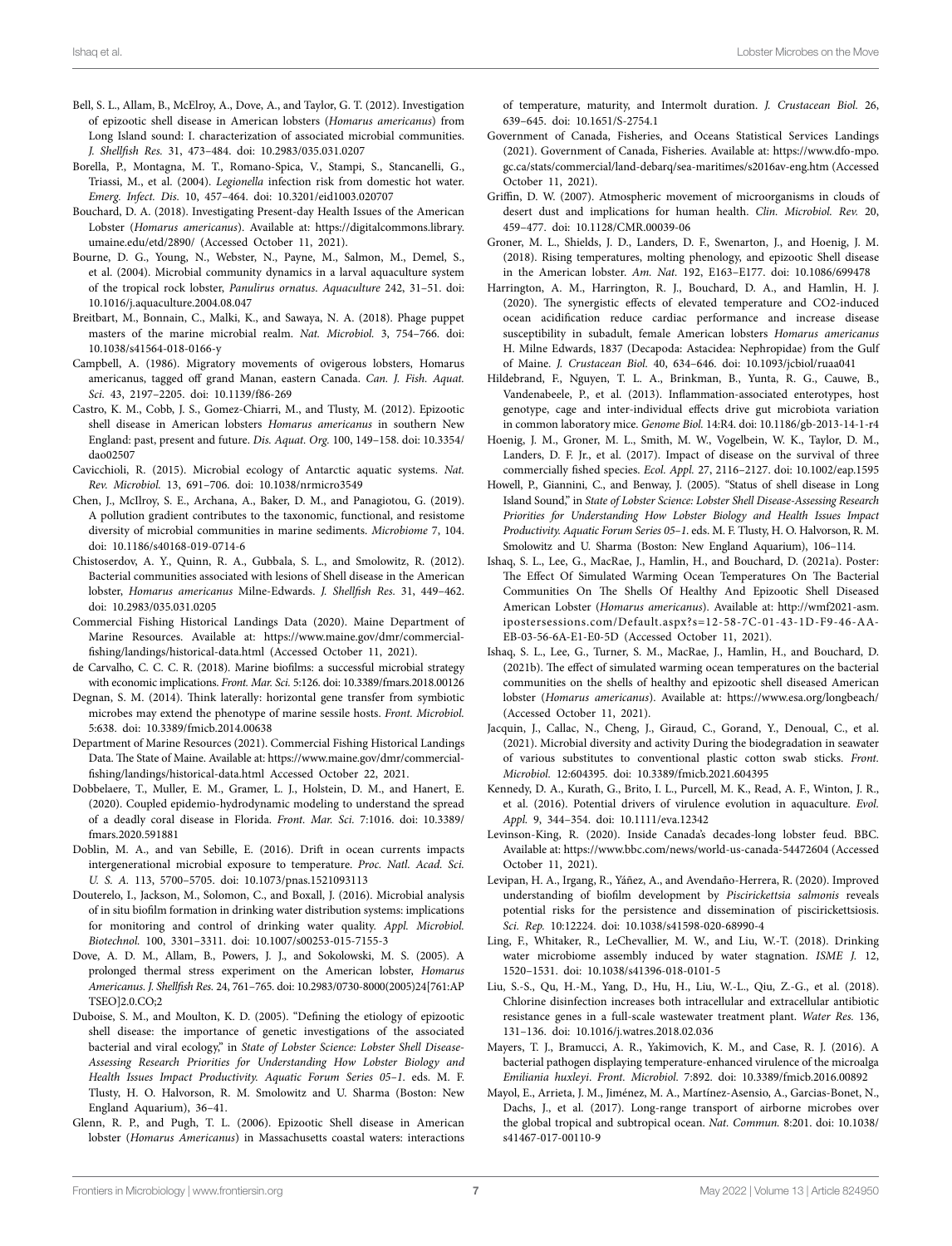- <span id="page-9-27"></span>McCallum, H., Harvell, D., and Dobson, A. (2003). Rates of spread of marine pathogens. *Ecol. Lett.* 6, 1062–1067. doi: [10.1046/j.1461-0248.2003.00545.x](https://doi.org/10.1046/j.1461-0248.2003.00545.x)
- <span id="page-9-9"></span>Meres, N. J. (2016). "Surface biofilm interactions in epizootic shell disease of the American lobster (*Homarus americanus*)," in *Microbial Biofilms*. eds. D. Dhanasekaran and N. Thajuddin (Rijeka: IntechOpen).
- <span id="page-9-18"></span>Morse, B. L., Quinn, B. K., Comeau, M., and Rochette, R. (2018). Stock structure and connectivity of the American lobster (Homarus americanus) in the southern gulf of St. Lawrence: do benthic movements matter? *Can. J. Fish. Aquat. Sci.* 75, 2096–2108. doi: [10.1139/cjfas-2017-0346](https://doi.org/10.1139/cjfas-2017-0346)
- <span id="page-9-1"></span>Nakamura, Y. (2019). "Horizontal gene transfer in marine environment: a technical perspective on metagenomics," in *Marine Metagenomics*. eds. T. Gojobori, T. Wada, T. Kobayashi and K. Mineta (Springer: Singapore), 65–84. doi: [10.1007/978-981-13-8134-8\\_6](https://doi.org/10.1007/978-981-13-8134-8_6)
- <span id="page-9-33"></span>Nemergut, D. R., Schmidt, S. K., Fukami, T., O'Neill, S. P., Bilinski, T. M., Stanish, L. F., et al. (2013). Patterns and processes of microbial community assembly. *Microbiol. Mol. Biol. Rev.* 77, 342–356. doi: [10.1128/MMBR.00051-12](https://doi.org/10.1128/MMBR.00051-12)
- <span id="page-9-22"></span>Nogales, B., Lanfranconi, M. P., Piña-Villalonga, J. M., and Bosch, R. (2011). Anthropogenic perturbations in marine microbial communities. *FEMS Microbiol. Rev.* 35, 275–298. doi: [10.1111/j.1574-6976.2010.00248.x](https://doi.org/10.1111/j.1574-6976.2010.00248.x)
- <span id="page-9-2"></span>Pinsky, M. L., Worm, B., Fogarty, M. J., Sarmiento, J. L., and Levin, S. A. (2013). Marine taxa track local climate velocities. *Science* 341, 1239–1242. doi: [10.1126/science.1239352](https://doi.org/10.1126/science.1239352)
- <span id="page-9-32"></span>Qian, P.-Y., Lau, S. C. K., Dahms, H.-U., Dobretsov, S., and Harder, T. (2007). Marine biofilms as mediators of colonization by marine macroorganisms: implications for antifouling and aquaculture. *Mar. Biotechnol.* 9, 399–410. doi: [10.1007/s10126-007-9001-9](https://doi.org/10.1007/s10126-007-9001-9)
- <span id="page-9-14"></span>Quinn, R. A., Metzler, A., Smolowitz, R. M., Tlusty, M., and Chistoserdov, A. Y. (2012). Exposures of *Homarus americanus* shell to three bacteria isolated from naturally occurring epizootic shell disease lesions. *J. Shellfish Res.* 31, 485–493. doi: [10.2983/035.031.0208](https://doi.org/10.2983/035.031.0208)
- <span id="page-9-13"></span>Quinn, R. A., Smolowitz, R., and Chistoserdov, A. (2009). Eukaryotic communities in epizootic Shell disease lesions of the American lobster (*Homarus americanus*, H. Milne Edwards). *J. Shellfish Res.* 28, 913–922. doi: [10.2983/035.028.0422](https://doi.org/10.2983/035.028.0422)
- <span id="page-9-11"></span>Quinn, R. A., Smolowitz, R., and Chistoserdov, A. Y. (2013). Culture-independent analysis of bacterial communities in hemolymph of American lobsters with epizootic shell disease. *Dis. Aquat. Org.* 103, 141–148. doi: [10.3354/dao02565](https://doi.org/10.3354/dao02565)
- <span id="page-9-0"></span>Radhakrishnan, E. V., Phillips, B. F., Lakshmi Pillai, S., and Padua, S. (2019). "Ecology and global distribution pattern of lobsters," in *Lobsters: Biology, Fisheries and Aquaculture*. eds. E. V. Radhakrishnan, B. F. Phillips and G. Achamveetil (Singapore: Springer Singapore), 151–176.
- <span id="page-9-12"></span>Reardon, K. M., Wilson, C. J., Gillevet, P. M., Sikaroodi, M., and Shields, J. D. (2018). Increasing prevalence of epizootic shell disease in American lobster from the nearshore gulf of Maine. *Bull. Mar. Sci.* 94, 903–921. doi: [10.5343/](https://doi.org/10.5343/bms.2017.1144) [bms.2017.1144](https://doi.org/10.5343/bms.2017.1144)
- <span id="page-9-30"></span>Rebollar, E. A., Simonetti, S. J., Shoemaker, W. R., and Harris, R. N. (2016). Direct and indirect horizontal transmission of the antifungal probiotic bacterium *Janthinobacterium lividum* on green frog (*Lithobates clamitans*) tadpoles. *Appl. Environ. Microbiol.* 82, 2457–2466. doi: [10.1128/AEM.04147-15](https://doi.org/10.1128/AEM.04147-15)
- <span id="page-9-25"></span>Roarty, H., Glenn, S., Brodie, J., Nazzaro, L., Smith, M., Handel, E., et al. (2020). Annual and seasonal surface circulation over the mid-Atlantic bight continental shelf derived from a decade of high frequency radar observations. *J. Geophys. Res. C: Oceans* 125:e2020JC016368. doi: [10.1029/2020jc016368](https://doi.org/10.1029/2020jc016368)
- <span id="page-9-26"></span>Robinson, B. (2005). "Discussion of population responses," in *State of Lobster Science: Lobster Shell Disease-Assessing Research Priorities for Understanding How Lobster Biology and Health Issues Impact Productivity. Aquatic Forum Series 05–1*. eds. M. F. Tlusty, H. O. Halvorson, R. M. Smolowitz and U. Sharma (Boston: New England Aquarium), 137–139.
- <span id="page-9-29"></span>Robinson, C. D., Klein, H. S., Murphy, K. D., Parthasarathy, R., Guillemin, K., and Bohannan, B. J. M. (2018). Experimental bacterial adaptation to the zebrafish gut reveals a primary role for immigration. *PLoS Biol.* 16:e2006893. doi: [10.1371/journal.pbio.2006893](https://doi.org/10.1371/journal.pbio.2006893)
- <span id="page-9-20"></span>Rycroft, N., Radcliffe, K., McDougal, E., Halverson, J., Gerlach, G., Deppermann, J., et al. (2012). No olfactory recognition of Shell disease in American lobsters, *Homarus americanus*. *J. Shellfish Res.* 31, 527–532. doi: [10.2983/035.031.0212](https://doi.org/10.2983/035.031.0212)
- <span id="page-9-17"></span>Scopel, D. A., Golet, W. J., and Watson, W. H. III (2009). Home range dynamics of the American lobster, *Homarus americanus*. *Mar. Freshw. Behav. Physiol.* 42, 63–80. doi: [10.1080/10236240902781498](https://doi.org/10.1080/10236240902781498)
- <span id="page-9-31"></span>Silva, S. G., Blom, J., Keller-Costa, T., and Costa, R. (2019). Comparative genomics reveals complex natural product biosynthesis capacities and carbon metabolism across host-associated and free-living *Aquimarina* (Bacteroidetes, Flavobacteriaceae) species. *Environ. Microbiol.* 21, 4002–4019. doi: [10.1111/1462-2920.14747](https://doi.org/10.1111/1462-2920.14747)
- <span id="page-9-24"></span>Sousa, R., Vasconcelos, J., Vera-Escalona, I., Delgado, J., Freitas, M., González, J. A., et al. (2021). Major ocean currents may shape the microbiome of the topshell *Phorcus sauciatus* in the NE Atlantic Ocean. *Sci. Rep.* 11, 12480. doi: [10.1038/](https://doi.org/10.1038/s41598-021-91448-0) [s41598-021-91448-0](https://doi.org/10.1038/s41598-021-91448-0)
- <span id="page-9-28"></span>Stene, A., Bang Jensen, B., Knutsen, Ø., Olsen, A., and Viljugrein, H. (2014). Seasonal increase in sea temperature triggers pancreas disease outbreaks in Norwegian salmon farms. *J. Fish Dis.* 37, 739–751. doi: [10.1111/jfd.12165](https://doi.org/10.1111/jfd.12165)
- <span id="page-9-4"></span>Steneck, R. S., Hughes, T. P., Cinner, J. E., Adger, W. N., Arnold, S. N., Berkes, F., et al. (2011). Creation of a gilded trap by the high economic value of the Maine lobster fishery. *Conserv. Biol.* 25, 904–912. doi: [10.1111/j.](https://doi.org/10.1111/j.1523-1739.2011.01717.x) [1523-1739.2011.01717.x](https://doi.org/10.1111/j.1523-1739.2011.01717.x)
- <span id="page-9-19"></span>Stevens, B. G. (2009). Effects of epizootic shell disease in American lobster *Homarus americanus* determined using a quantitative disease index. *Dis. Aquat. Org.* 88, 25–34. doi: [10.3354/dao02135](https://doi.org/10.3354/dao02135)
- <span id="page-9-21"></span>Stewart, J. R., Gast, R. J., Fujioka, R. S., Solo-Gabriele, H. M., Meschke, J. S., Amaral-Zettler, L. A., et al. (2008). The coastal environment and human health: microbial indicators, pathogens, sentinels and reservoirs. *Environ. Health* 7(Suppl 2):S3. doi: [10.1186/1476-069X-7-S2-S3](https://doi.org/10.1186/1476-069X-7-S2-S3)
- <span id="page-9-5"></span>Stoll, J. S., Beitl, C. M., and Wilson, J. A. (2016). How access to Maine's fisheries has changed over a quarter century: the cumulative effects of licensing on resilience. *Glob. Environ. Change* 37, 79–91. doi: [10.1016/j.](https://doi.org/10.1016/j.gloenvcha.2016.01.005) [gloenvcha.2016.01.005](https://doi.org/10.1016/j.gloenvcha.2016.01.005)
- <span id="page-9-7"></span>Sweet, M. J., and Bateman, K. S. (2015). Diseases in marine invertebrates associated with mariculture and commercial fisheries. *J. Sea Res.* 104, 16–32. doi: [10.1016/j.seares.2015.06.016](https://doi.org/10.1016/j.seares.2015.06.016)
- <span id="page-9-16"></span>Tanaka, K. R., Belknap, S. L., Homola, J. J., and Chen, Y. (2017). A statistical model for monitoring shell disease in inshore lobster fisheries: a case study in Long Island sound. *PLoS One* 12:e0172123. doi: [10.1371/journal.pone.0172123](https://doi.org/10.1371/journal.pone.0172123)
- <span id="page-9-15"></span>Tarrant, A. M., Stegeman, J. J., and Verslycke, T. (2010). Altered gene expression associated with epizootic shell disease in the American lobster, *Homarus americanus*. *Fish Shellfish Immunol.* 29, 1003–1009. doi: [10.1016/j.fsi.2010.08.008](https://doi.org/10.1016/j.fsi.2010.08.008)
- <span id="page-9-3"></span>The Centre for Indigenous Peoples' Nutrition and Environment (CINE) (2017) in *Traditional Animal Foods of Indigenous Peoples of Northern North America*. eds. H. Kuhnlein and M. Humphries (Montreal: McGill University Press)
- <span id="page-9-6"></span>Tlusty, M. F., Smolowitz, R. M., Halvorson, H. O., and DeVito, S. E. (2007). Host susceptibility hypothesis for shell disease in American lobsters. *J. Aquat. Anim. Health* 19, 215–225. doi: [10.1577/H06-014.1](https://doi.org/10.1577/H06-014.1)
- <span id="page-9-34"></span>Underwood, G. (2018). Isolation and identification of probiotic bacteria for the management of epizootic shell disease. master's Thesis. Providence: University of Rhode Island.
- <span id="page-9-8"></span>Watson, W. (2005). "Can lobster movements contribute to the spread of shell disease?" in *State of Lobster Science: Lobster shell Disease-Assessing Research Priorities for Understanding How Lobster Biology and Health Issues Impact Productivity. Aquatic Forum Series 05–1*. eds. M. F. Tlusty, H. O. Halvorson, R. M. Smolowitz and U. Sharma (Boston: New England Aquarium), 98–100.
- <span id="page-9-10"></span>Whitten, M. M. A., Davies, C. E., Kim, A., Tlusty, M., Wootton, E. C., Chistoserdov, A., et al. (2014). Cuticles of European and American lobsters harbor diverse bacterial species and differ in disease susceptibility. *Microbiology* 3, 395–409. doi: [10.1002/mbo3.174](https://doi.org/10.1002/mbo3.174)
- <span id="page-9-23"></span>Zinger, L., Amaral-Zettler, L. A., Fuhrman, J. A., Horner-Devine, M. C., Huse, S. M., Welch, D. B. M., et al. (2011). Global patterns of bacterial beta-diversity in seafloor and seawater ecosystems. *PLoS One* 6:e24570. doi: [10.1371/journal.pone.0024570](https://doi.org/10.1371/journal.pone.0024570)

**Conflict of Interest:** The authors declare that the research was conducted in the absence of any commercial or financial relationships that could be construed as a potential conflict of interest.

**Publisher's Note:** All claims expressed in this article are solely those of the authors and do not necessarily represent those of their affiliated organizations, or those of the publisher, the editors and the reviewers. Any product that may